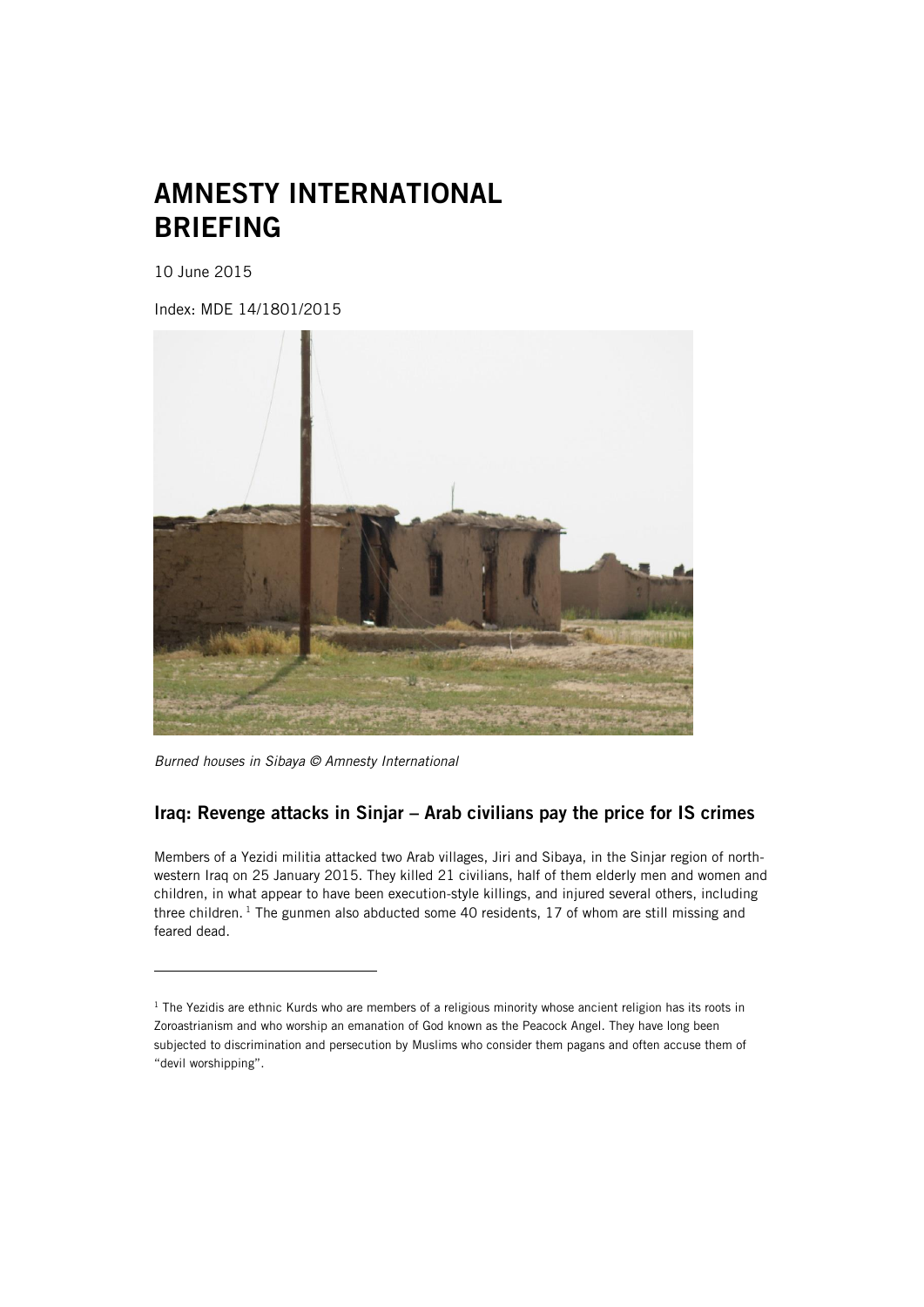Amnesty International visited the villages in April 2015 and found that the assailants had systematically looted and burned homes and property, with virtually not a single house spared. Survivors, who had to leave the villages, said that Yezidi acquaintances warned them not to return to their villages; they live in fear they could be attacked again where they are sheltering. They told Amnesty International that they recognized among the perpetrators some of their Yezidi neighbours and long-time acquaintances from Gohbal and other nearby Yezidi villages who belong to a Yezidi militia.<sup>2</sup> Yezidi and Kurdish sources allege that fighters from the Turkish Kurdistan Workers Party (PKK) and their Syrian affiliate, the People's Protection Units (YPG), who are operating in the Sinjar area, also took part in the attack on the two villages.<sup>3</sup>

The attack appears to have been in revenge for the heinous crimes – massacres, mass abductions, rape and sexual enslavement – perpetrated by the group which calls itself the Islamic State (IS) against the Yezidi minority since it took control of the Sinjar region in August 2014.<sup>4</sup> Many Yezidis and other Kurds accuse their Arab neighbours of having joined the IS, or otherwise having cooperated with it, in committing atrocities against their communities and of having looted their homes and property. In the wake of the IS attack on the area, Yezidi residents of the Sinjar region formed a self-defence militia and together with Kurdish Peshmerga and fighters from neighbouring countries recaptured areas north and east of Mount Sinjar from the IS, including Jiri and Sibaya in late December 2014. The area has since been under Peshmerga control but Kurdish fighters from neighbouring countries also operate there alongside the Yezidi militia. Yezidi fighters and residents

ł

<sup>3</sup> Kurdish Turkish PKK and Syrian YPG fighters deployed to Sinjar to assist the Yezidis immediately after the IS attack and have been operating in the area since then. See background section for more details.

<sup>4</sup> The IS is also commonly known as ISIS, Islamic State in Iraq and al-Sham. For more details about the IS' crimes against the Yezidi community see, for example, Amnesty International, *Ethnic cleansing on historic scale: the Islamic State's systematic targeting of minorities in northern Iraq,* 2 September 2014, [http://reliefweb.int/sites/reliefweb.int/files/resources/mde140112014en\\_0.pdf,](http://reliefweb.int/sites/reliefweb.int/files/resources/mde140112014en_0.pdf) and Amnesty International, *Escape from hell: Torture, sexual slavery in Islamic State captivity in Iraq*, 23 December 2014, <https://www.amnesty.org/en/articles/news/2014/12/iraq-yezidi-women-and-girls-face-harrowing-sexual-violence/> (both accessed 3 June 2015).

<sup>&</sup>lt;sup>2</sup> Amnesty International visited Jiri, Sibaya and surrounding areas on 16, 17 and 18 April 2015. Survivors, witnesses and relatives of victims were interviewed on these dates in nearby villages where they are currently sheltering.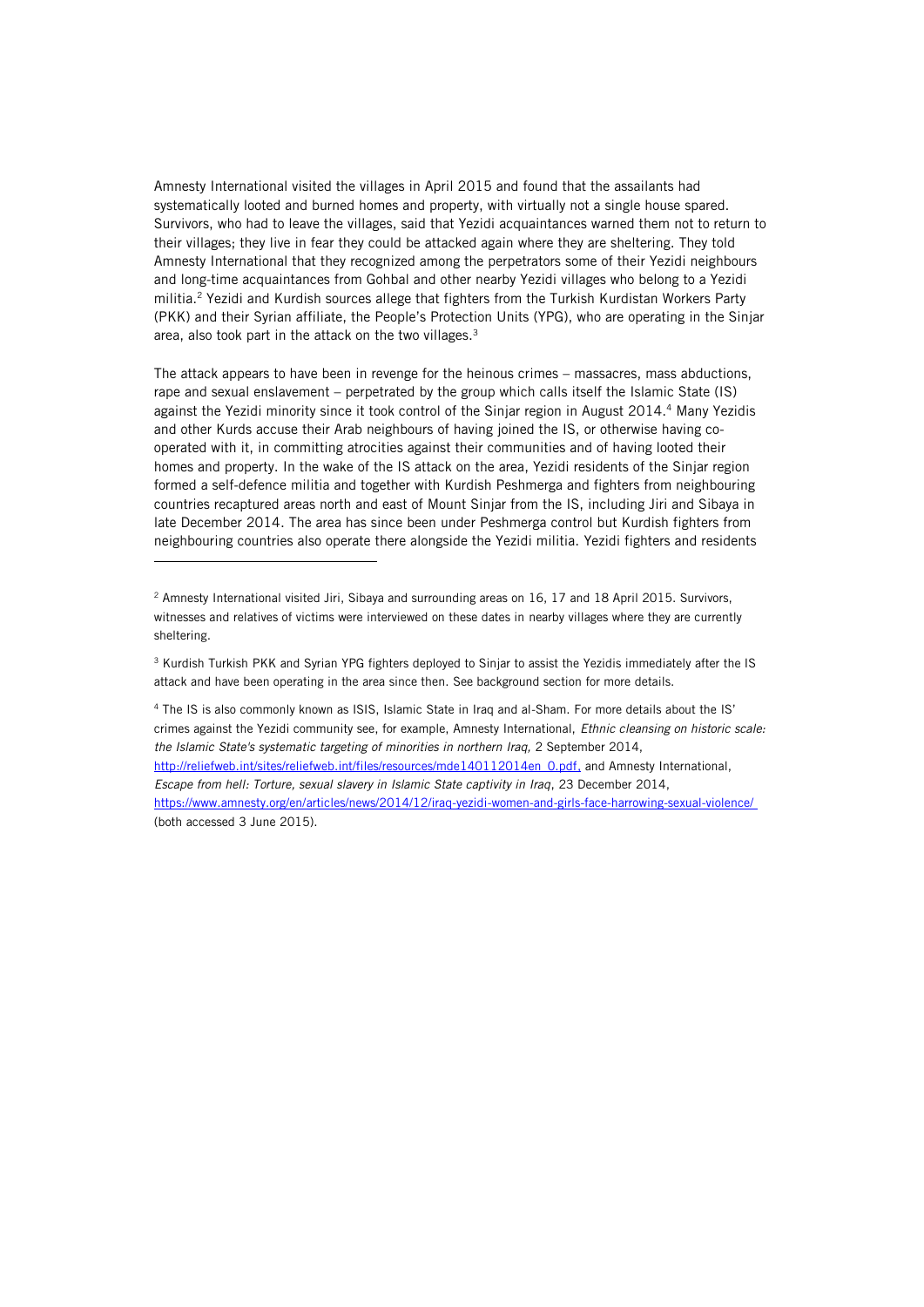commonly say that they do not want Arab residents to remain in the area.<sup>5</sup>

Residents told Amnesty International that on the morning of 25 January 2015, members of the Peshmerga and Asayish security forces of the Kurdistan Regional Government (KRG) and the commander and members of a local Yezidi militia arrived in the two villages and Peshmerga forces arrested more than 20 men. Most were released the same day or shortly after, while seven or eight remain detained.<sup>6</sup>



*Some of the 21 victims killed in Jiri and Sibaya on 25 January 2015 © Amnesty International*

j

Residents of Jiri said that members of the Peshmerga and Asayish forces were still present in the village for at least part of the time when Yezidi militia members subsequently attacked them and looted their property but did not act to prevent or stop the attacks. They mentioned, however, that some had alerted residents of the impending attack and later freed a group of abducted women and children and delivered them to a safe area.

In the course of the attack on Jiri, Yezidi militias killed 10 men and a 15-year-old boy and injured

<sup>5</sup> See, for example, Rudaw, "Yezidi survivors say they cannot forgive Arab complicity in ISIS atrocities", 5 January 2015,<http://rudaw.net/english/kurdistan/05012015> (accessed 3 June 2015). Most Yezidis from the Sinjar region interviewed by Amnesty International since August 2014 have stated that they would not return to Sinjar if the Arab residents remain in the area, with some calling for the removal of Arab communities from the area and others saying that they wish to leave Iraq and settle in other countries outside the Middle East region.

<sup>6</sup> Families of some of those still detained told Amnesty International that they had no information about the fate or whereabouts of their detained relatives' until they were contacted by the International Committee of the Red Cross (ICRC), which told them that they were detained and where. The families said they had no information about any charges against their detained relatives.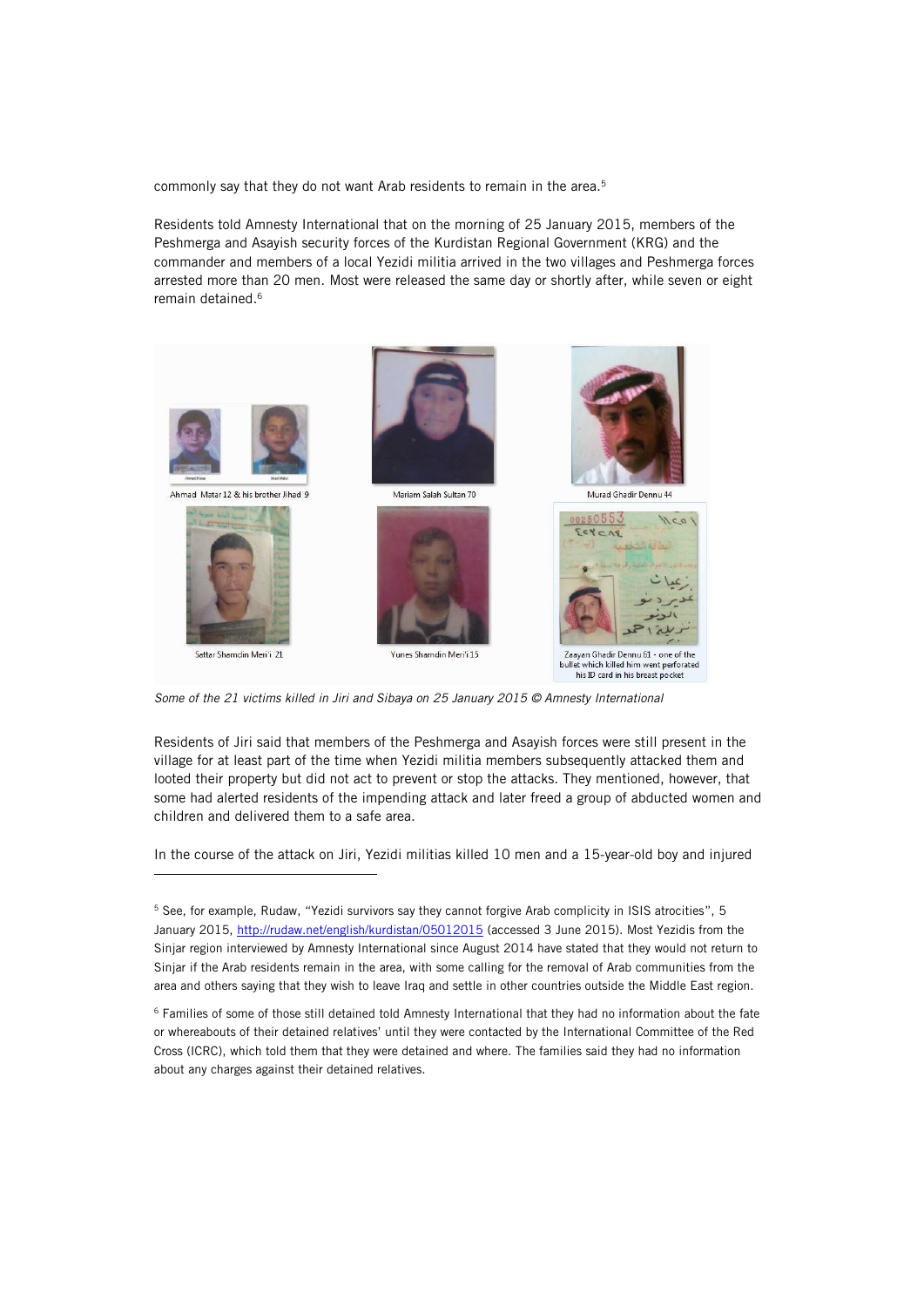

10 residents, including three children. Most were shot point-blank in and around their homes and three were taken by the assailants and were later found dead in nearby Yezidi villages. By the time the attackers reached Sibaya in the afternoon, most of the residents had fled, having heard of the killings in Jiri. The militias, however, did not spare those who stayed behind: they killed eight men and women who were elderly or had physical disabilities and two children. An Asayish commander in Snuni, in the

*A bullet pierced a hole in this baby's blanket © Amnesty International*

Sinjar area, told Amnesty International that on the morning of 25 January 2015, Peshmerga and Asayish forces went *"to a terrorist village and there the Peshmerga were fired at and in the firefight*  which ensued some Arabs were killed".<sup>7</sup> He would not provide further details but said:

"*No women or children were killed. On the contrary, we saved more than 40 of them; we took them to al-Na'im and handed them over to the Arab tribal leaders there. There are no missing villagers; the 17 they say are missing are with Da'esh [Arabic acronym for the IS]. Most of the Jhaish tribe are terrorists. I did not see any burning of houses but I don't know what happened after we left. Maybe it was done by angry Yezidi residents, or by the PKK. The Arabs had looted everything from the Yezidi villages; in every house you enter in these Arab villages you find fridges and property they looted from the Yezidis.*" 8

Yezidi militia commander Qasem Shesho told Amnesty International that there had been no firefight in the village. He said:

8 *Ibid*.

j

<sup>7</sup> Meeting with Asayish Deputy Director Ali Ahmad al-Bashki in Snuni, Sinjar region, 17 February 2015.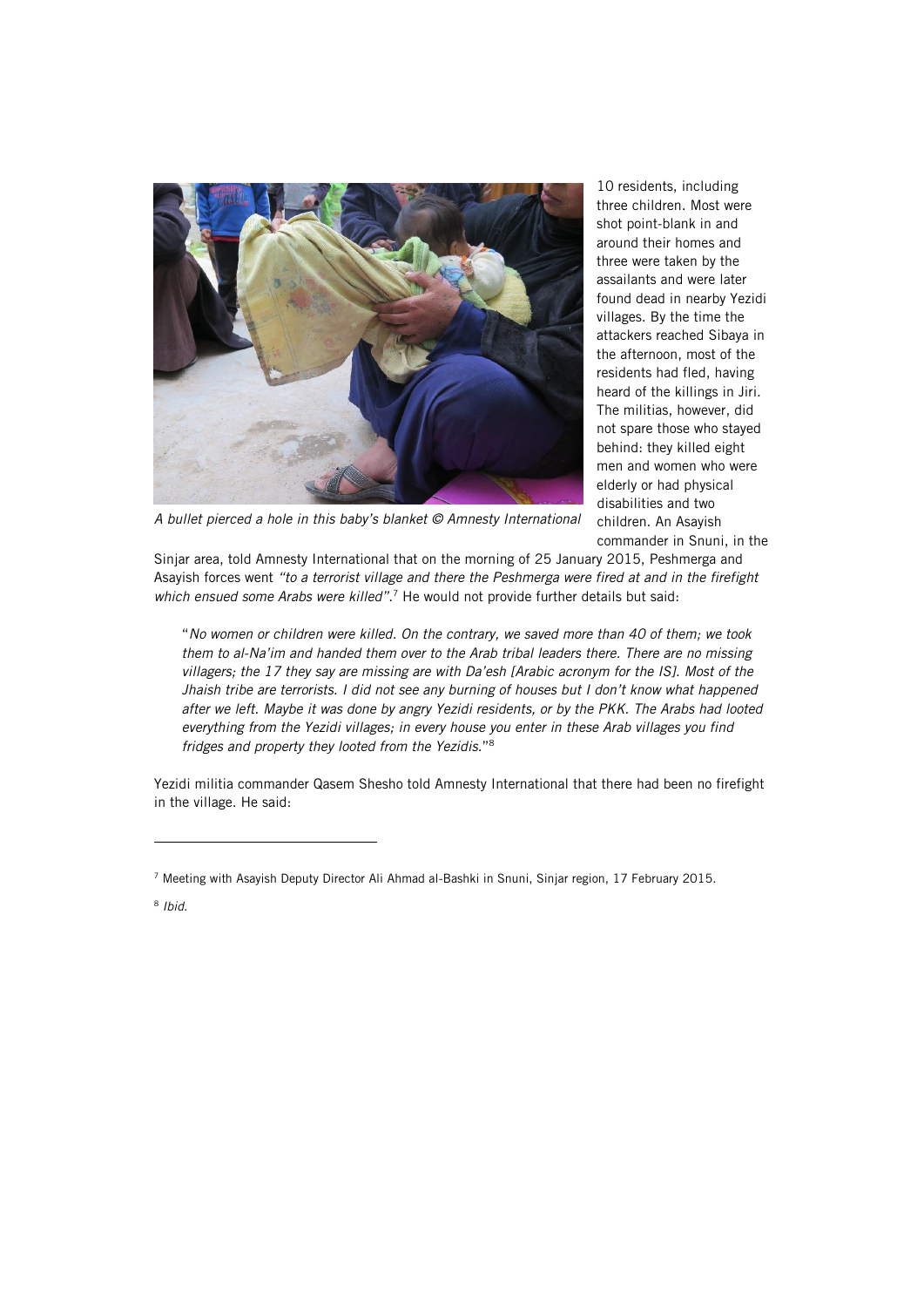

*Looted and burned down house in Jiri © Amnesty International*

j

"On the morning of 25 January, *the Peshmerga and Asayish went to look for wanted men in these two villages, who had been involved in the abduction of Yezidi women and girls, and they asked me to go along and I went with my fighters. I told them that there should be no revenge, only what is permitted by the law. There was no shooting from the villagers and no exchange of fire. Some PKK and old Ba'athists who are with the Peshmerga also went there after I left. There are people who want to cause trouble.*" 9

In a media interview Qasem Shesho said that PKK and YPG<sup>10</sup> fighters had attacked the villages, abducted women and killed a Yezidi youth. $11$  Media also reported that after the attack local Yezidi leaders held a meeting, condemned the attack and promised it would not be repeated.<sup>12</sup>

In the villages Amnesty International found spent bullet cartridges and bullet holes in the walls of the houses where witnesses said some of the victims were killed. <sup>13</sup> The testimonies of some 30 residents

of the two villages interviewed by Amnesty International provide consistent descriptions of the attacks. Villagers interviewed by Amnesty International reject accusations that they participated in the abduction of Yezidi women and girls and looted Yezidis' property. Some maintain that, on the contrary, they helped several Yezidi families to hide and escape from the area. Amnesty International is not in a position to verify either the allegations against the villagers or their assertions to the contrary. Only an independent and impartial investigation could help to establish the veracity or otherwise of these conflicting claims, which, if true, would not in any case justify revenge killings and abductions.

To prevent further revenge attacks, KRG authorities and the Peshmerga forces have tried to keep

<sup>9</sup> Meeting with Qasem Shesho near Hardan, Sinjar region, 18 April 2015.

<sup>10</sup> The Syrian People's Protection Units, commonly known by their Kurdish acronym, YPG, are an offshoot of the Turkish PKK, and are also often referred to as PKK.

<sup>11</sup> BasNews, "Yazidi Commander: PKK and YPG Creating Tension between Kurds and Arabs", 29 January 2015, [http://www.basnews.com/en/news/2015/01/29/yazidi-commander-pkk-and-ypg-creating-tension-between-kurds](http://www.basnews.com/en/news/2015/01/29/yazidi-commander-pkk-and-ypg-creating-tension-between-kurds-and-arabs/)[and-arabs/](http://www.basnews.com/en/news/2015/01/29/yazidi-commander-pkk-and-ypg-creating-tension-between-kurds-and-arabs/) (accessed 3 June 2015).

<sup>12</sup> Nigash, "The Sinjar Massacre: Yazidis Take Revenge Against Extremists' Collaborators", 29 January 2015, [http://www.niqash.org/en/articles/security/3613/Yazidis-Take-Revenge-Against-Extremists%E2%80%99-](http://www.niqash.org/en/articles/security/3613/Yazidis-Take-Revenge-Against-Extremists%E2%80%99-Collaborators.htm) [Collaborators.htm](http://www.niqash.org/en/articles/security/3613/Yazidis-Take-Revenge-Against-Extremists%E2%80%99-Collaborators.htm) (accessed 3 June 2015).

<sup>13</sup> Had a firefight indeed taken place, there would have likely been bullet impacts on the walls of surrounding houses.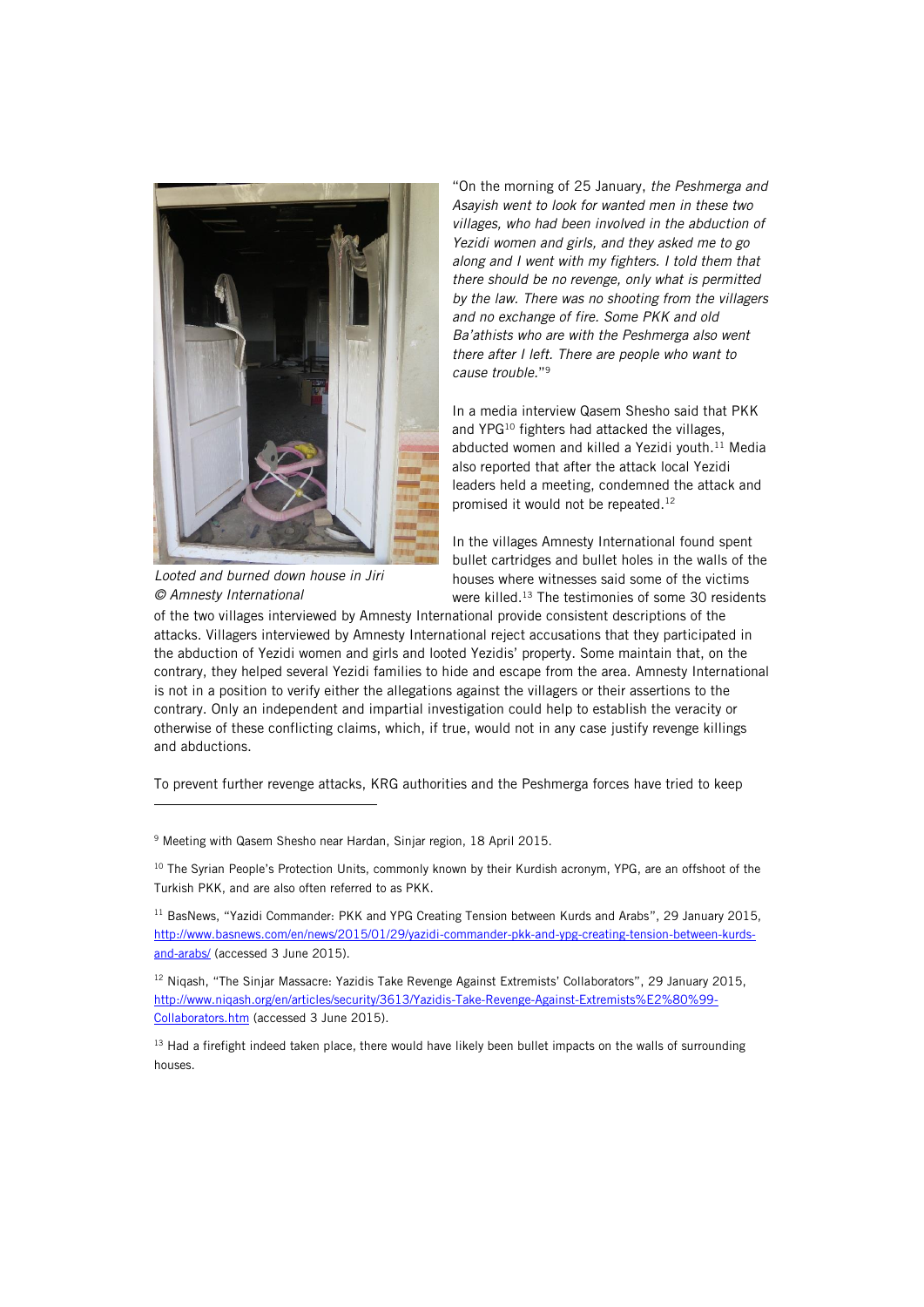Yezidi and Arab communities separate, but do not appear to have taken the necessary steps to investigate the violations and bring the perpetrators to justice. Amnesty International asked the KRG authorities in a letter sent on 22 May 2015 for information about the findings of any investigation that had been carried out into the events. At the time of writing, the organization received no response.

The abuses committed in the Jiri and Sibaya are serious violations of International Humanitarian Law and some constitute war crimes. The KRG should ensure that the allegations are promptly, thoroughly and independently investigated, that those responsible are held accountable and that the fate and whereabouts of the 17 missing persons is clarified; if they are alive they should be freed immediately and if they are dead their remains should be promptly handed over to their families. Countries which provide military assistance to the KRG must put in place robust oversight mechanisms to ensure that any equipment they provide to the KRG is not used to commit human rights violations. 14

### Killings in Jiri

ł

The father of two of the victims from Jiri, Younis and Sattar Shamdin Meri'i, aged 15 and 20, told Amnesty International:

"*When the Yezidi militia came to the village I was in the fields with some of our sheep. I called Sattar and he said that the Yezidis had come and taken all our sheep from the house, 81 sheep, and wanted him and his younger brother Younis to go help them carry the goods they were looting from the houses in the village. We later heard from an old Yezidi friend that their bodies were dumped in Gohbal, a nearby Yezidi village. The bodies were brought back and dumped in Jiri the following day. They had been shot multiple times. I don't know what reason they could have to kill my sons.*"

<sup>14</sup> Countries reportedly providing military assistance (including some or all of the following: weapons, munitions, other military equipment, training, direct participation through air strikes against IS targets) to the KRG include: Canada, Denmark, Finland, France, Germany, Italy, Netherlands, Sweden, United Kingdom, United States.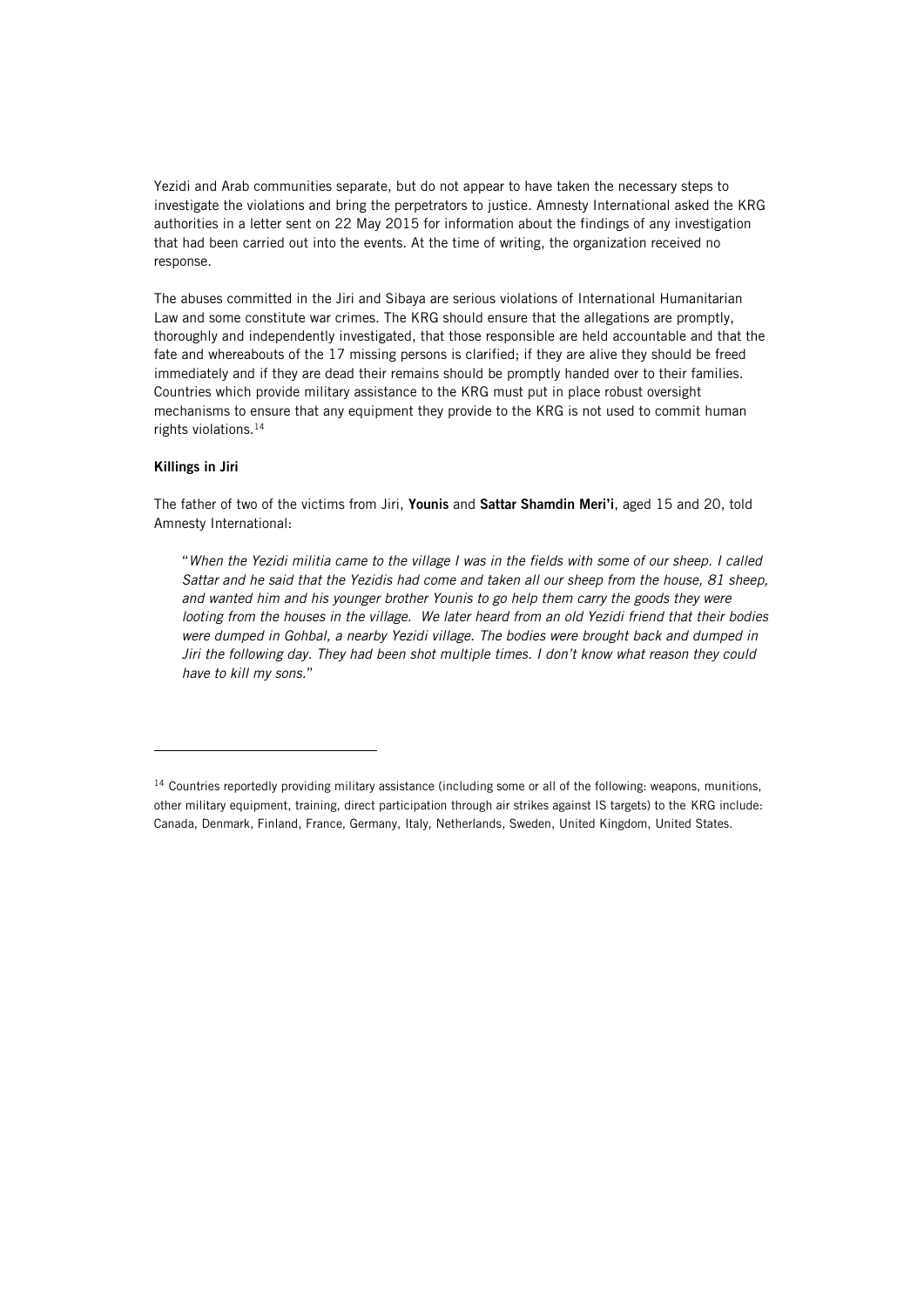The two boys' younger brother, 12-year-old Raddad, was shot four times in the back, chest, arm and leg. The child told Amnesty International that he was injured while playing near his home. Other villagers told Amnesty International that Raddad had been injured when Yezidi militiamen shot and killed their neighbour, Murad Ghadir Dennu.

Nahla Meri'i, a 34-year-old mother of five from Jiri, told Amnesty International about the killing of her husband, Juma'a Habash Meri'i, 44, and her eldest son, Salah, 19:



*Location where Mohammed Habash Meri'i was killed in Jiri © Amnesty International*

"*Two armed Yezidis in uniforms stormed into our home and told us to get out. We did as they told us and as we got outside they shot my husband, and my son Salah. They killed them both. They shot several times, at him and near him. One of the bullets went through the blanket in which I had wrapped my baby, who I was holding in my arms. Luckily the bullet did not harm the baby.*"

Her sister-in-law, Kazala Meri'i, who lived next door, told Amnesty International:

"*A group of some 15 Yezidis came to our home. Most were wearing military uniforms. They took everything from the house: first the car, then the generator. A few of them came and went several times carrying our possessions. Then they told us to get out. We went outside – me, my husband, Mohammed Habash Meri'i, 34, and our three children. At that point there were four militiamen. One of them shot my husband several times with a big rifle and killed him on the spot in front of us, in front of the children.*"

Mohammed's and Juma'a's brother, who lived next door, said that he had a lucky escape: "*Two militiamen came to my house and one of them pointed his rifle at me and said, 'You are Da'esh', but the other one, who knew me, told him that I'm not Da'esh and to leave me alone, and they both left*."

Shamsa Mohammed, a mother of nine in her 50s, told Amnesty International:

"*A group of Yezidis in military uniforms came to the school [in Jiri] where we had been staying for two weeks because our house was in an isolated place outside the village and we were afraid that the Yezidis might come to attack us. They took a canister of cooking gas and a generator and left. My husband, Zayan Ghadir Dennu, aged 61, was by the door. One of the militiamen came and shot him. He fell on his back and died after one or two minutes. He was shot in the chest.*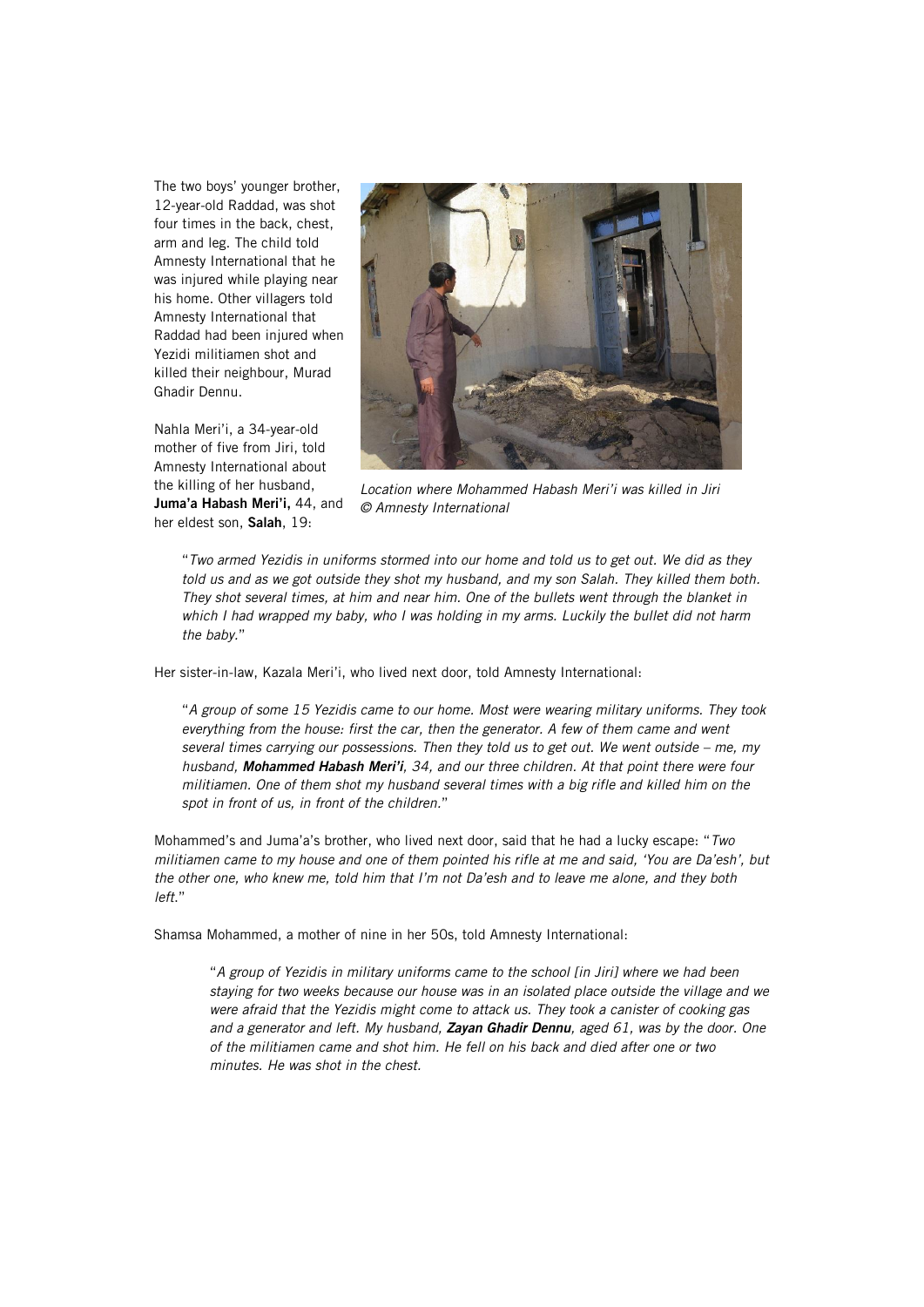

*ID card of Zayan Ghadir Dennu, 61, which he kept in his breast pocket and was perforated by one of the bullets which killed him © Amnesty International*

*Then other militiamen came and told us to get out and put us in a pick-up vehicle. There were about 20 of us: me, two of my daughters, two of my daughters-in-law, my cousin, and all the children. They also took our relative Fathi Khider Khalaf, 43. He was the only man they took with us; the rest of us were women and children. They drove us to Mujamma'a al-Andalus [a nearby Yezidi village]. There they took Fathi away from us. I heard two shots but did not see them kill him, but later his body was brought back to Jiri and dumped there. He had been shot in the head twice. He left 20 children orphans.* 

*After they took Fathi away they wanted to take us women and children to the* jabal *[Mount Sinjar, the headquarters of the Yezidi militias], but luckily the Peshmerga came and saved us. They took us to al-Na'im, a village near al-Rabe'a, where they handed us over to Arab chiefs.*"

#### Killings in Sibaya

By the time the assailants reached the nearby village of Sibaya the young and able-bodied had fled, having already heard about the attack on Jiri from those who had escaped that village and having been told by Yezidi militia commander Qasem Shesho to take their families and leave the area for their safety. Consequently, most of those killed in Sibaya were men and women who were elderly or had physical disabilities and could not run away and who thought that they would not be targeted.

The son of 70-year-old Mariam Salah Sultan told Amnesty International:

"*My mother lived in al-Bayuna but was visiting my sister in Sibaya. When news that a massacre was unfolding in Jiri spread, most people ran away but my mother was elderly and had difficulties walking so she stayed with other elderly neighbours. They did not think that they were at risk. But they were all killed. My sister now feels terrible for having left our mother there, but she did not think she was in danger. She was killed in the house of her neighbour, Jasem Mahmud Ali, who was 68 years old, together with other elderly neighbours.*"

The bodies of two other elderly residents, Mariam Jasem Yousef and Khalaf Sa'id Mohammed, 66. were also found in the same house, their relatives told Amnesty International.

Residents said that they feared being attacked if they went back to Sibaya. Some said that they had waited for one or several days before venturing back to look for their relatives and collect their bodies. A few said they sneaked into the village early the following morning to see what had happened, and then informed the relatives of those they found dead. "*We had to sneak into the village like thieves, to find our relatives killed and our homes destroyed, because if the Yezidis see*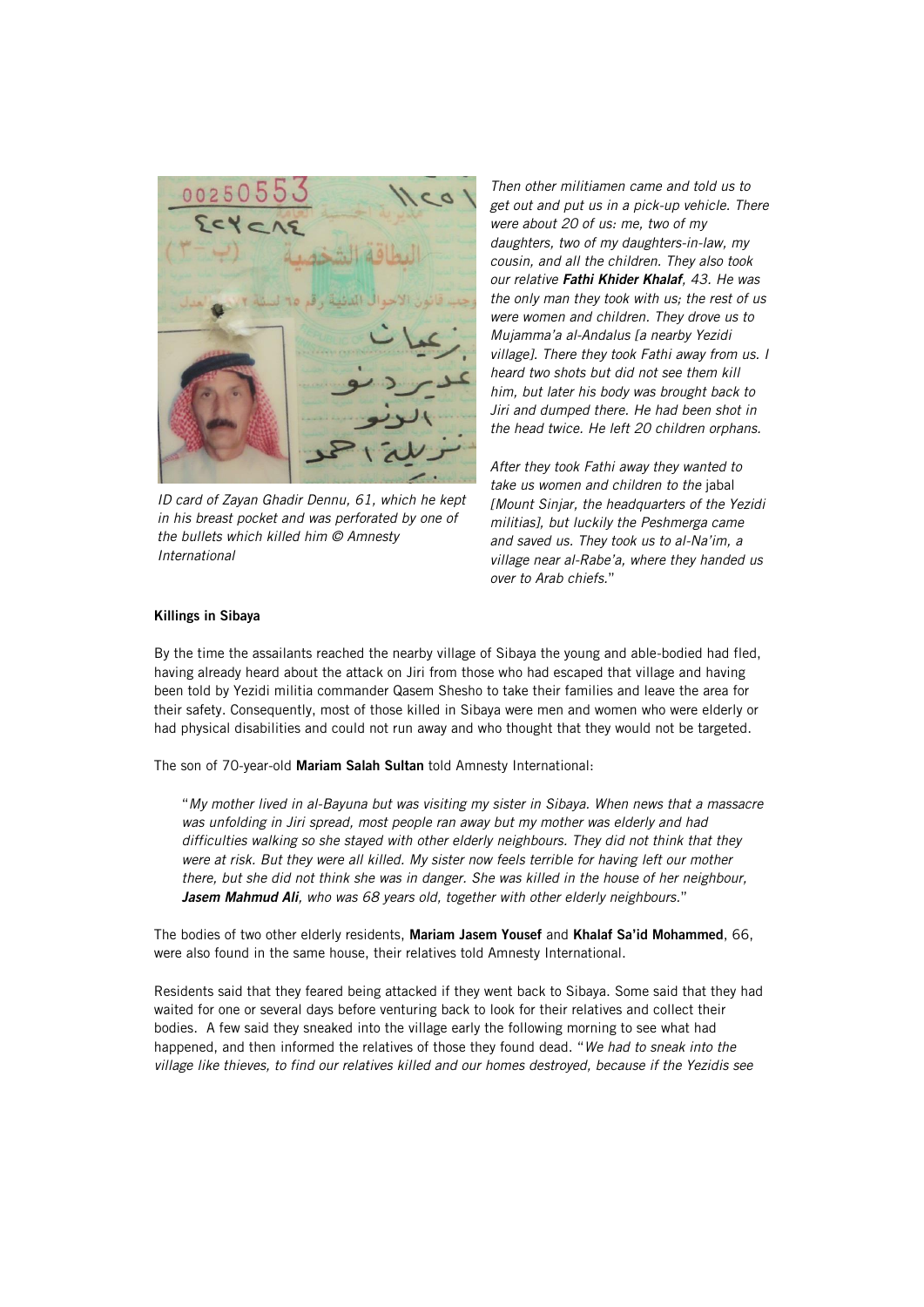*us from the hills, they may come to attack us again*," the son of Khalaf Sa'id Mohammed told Amnesty International.

Nadhir Ali Salah, the son of another slain elderly resident, told Amnesty International:

"*My father, Ali Salah Khalaf, was 66 years old and was wheelchair-bound as the right half of his body was completely paralyzed. We could not imagine that they would target the old and sick, but they did. We found his body in his house. He had been shot dead in his wheelchair.*"

The son of 78-year-old Ahmad Habib Mohammed described the horrific discovery of his father's body:

"*He was alone in the house as my brothers and I had fled with the rest of the village. When we came back we found him in our burned-down house. He had been shot in the head and chest and was completely burned from the waist down. It was an unbearable sight. May God have mercy on those who committed such a terrible crime against a defenceless old man.*"



*Burned house in Sibaya © Amnesty International*

#### Though most of the victims in

Sibaya were elderly or had physical disabilities, two were children - nine-year-old Jihad Matar Ahmad and his 12-year-old brother Ahmad - who were killed together with their father, Matar Ahmad Khalif. The children's uncle told Amnesty International: "*Perhaps my brother either did not realize quickly enough that they were in danger, or the children were out with the sheep and by the time he found them it was too late to escape, I don't know. All I know is that they were killed*."

### Abductions

Seventeen of those who were seized by Yezidi militiamen on 25 January from Jiri, 16 men and a 16 year-old boy, remain unaccounted for and are feared dead. More than 20 women and children who were rescued and delivered to a safe place by Peshmerga shortly after having been abducted by Yezidi militiamen on the same day have no information about the 17 because they were not abducted or held with them. Efforts by the families of the 17 to obtain information about their fate and whereabouts have yielded no results to date.

A relative of three missing brothers told Amnesty International:

"*The Peshmerga say they don't know. The Yezidis sometimes say they don't know and another time say the 17 disappeared are dead. We don't know what to believe. We just want to know the*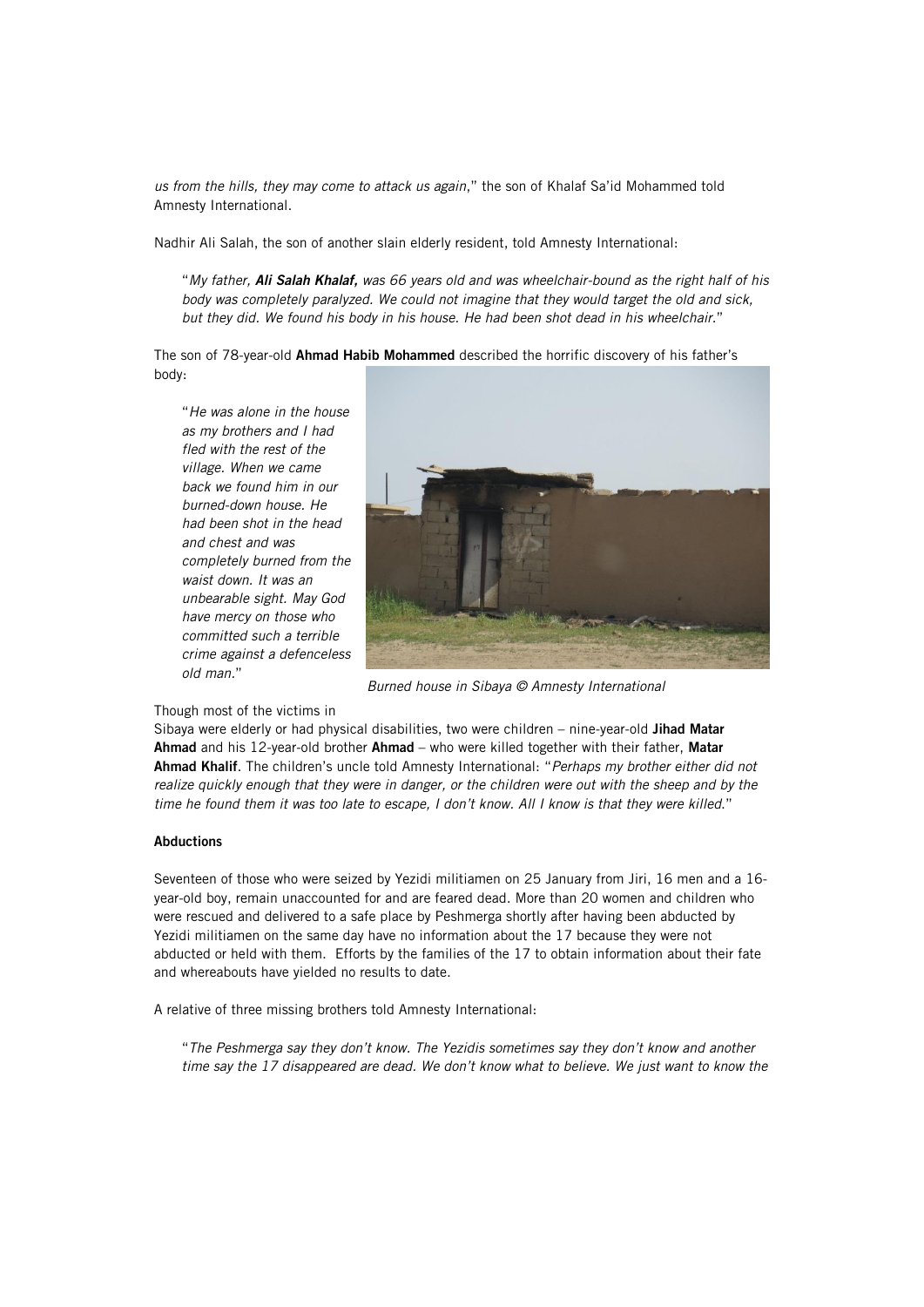*truth. If our relatives are dead they should tell us and give us the bodies.*"

Ftayem Mohammed Ahmad, a 25-year-old mother of two from Jiri, told Amnesty International:

"*In the morning several Yezidi men dressed in civilian clothes came to our home and told my husband to give them the car keys and also took some electrical goods and furniture. Then they took my husband 'Awad Mohammed Dennu and four of his brothers, Hamid, Hammad, Faruq and 'Imad. We don't know where they took them or where they are now. We have no information about them since they were taken. I'm afraid for my husband's safety, for all of their safety. I just need to know that he is alive, where he is.*"

The mother of the five men, Anud Mohammed Khalil, in her mid-60s, told Amnesty International:

"*First the Yezidis came and took our three cars, then they took five of my sons and then they took us women and the children. I don't know why they took us or what they wanted to do with us. They said they were going to take us to the* jabal *[Mount Sinjar] but the Peshmerga intervened and took us to a safe place. But now my five sons are still missing. We have asked some of our old Yezidi friends to help us find them but there is no result. They were our* krif *[blood brothers], like family, but now everything has been ruined and we have become worse than strangers.*"

Other villagers also told Amnesty International that the women and children had been promptly released by the Peshmerga forces and that the Yezidi militia leader Qasem Shesho had called on militiamen not to harm the women and to let them go.

Amira Mohammed Dennu, a 38-year-old mother of seven whose husband is among those killed in Jiri, told Amnesty International:

"*A Yezidi in civilian clothes first came and took our sheep; we had 25 sheep and he took them all. Then a group of Yezidis in military uniforms came and took us women and the children to the mosque. There Abu Khaled [Yezidi militia leader Qasem Shesho] came and told the militiamen to let the women go*."

#### **Background**

ł

The Kurdistan Region of Iraq (KRI, comprising the four northern governorates of Dohuk, Erbil, Halabja and Sulaimaniya) is governed by the KRG as an autonomous region of Iraq, but has some characteristics of an independent state – such as sole control over its borders with neighbouring countries.<sup>15</sup> The KRG has been dominated by the two leading Kurdish political parties: the Kurdistan Democratic Party (KDP), led by Mas'ud Barzani, the current President of the KRG; and the Patriotic Union of Kurdistan (PUK), led by Jalal Talabani, former President of Iraq.

Historical rivalries between the KDP and PUK initially led to the establishment of two parallel administrations each controlling its region of influence (Erbil-based KDP for the west and

<sup>&</sup>lt;sup>15</sup> The KRI has been an autonomous entity since 1991. A previous autonomy deal with the Iraqi central government in 1970 was never implemented.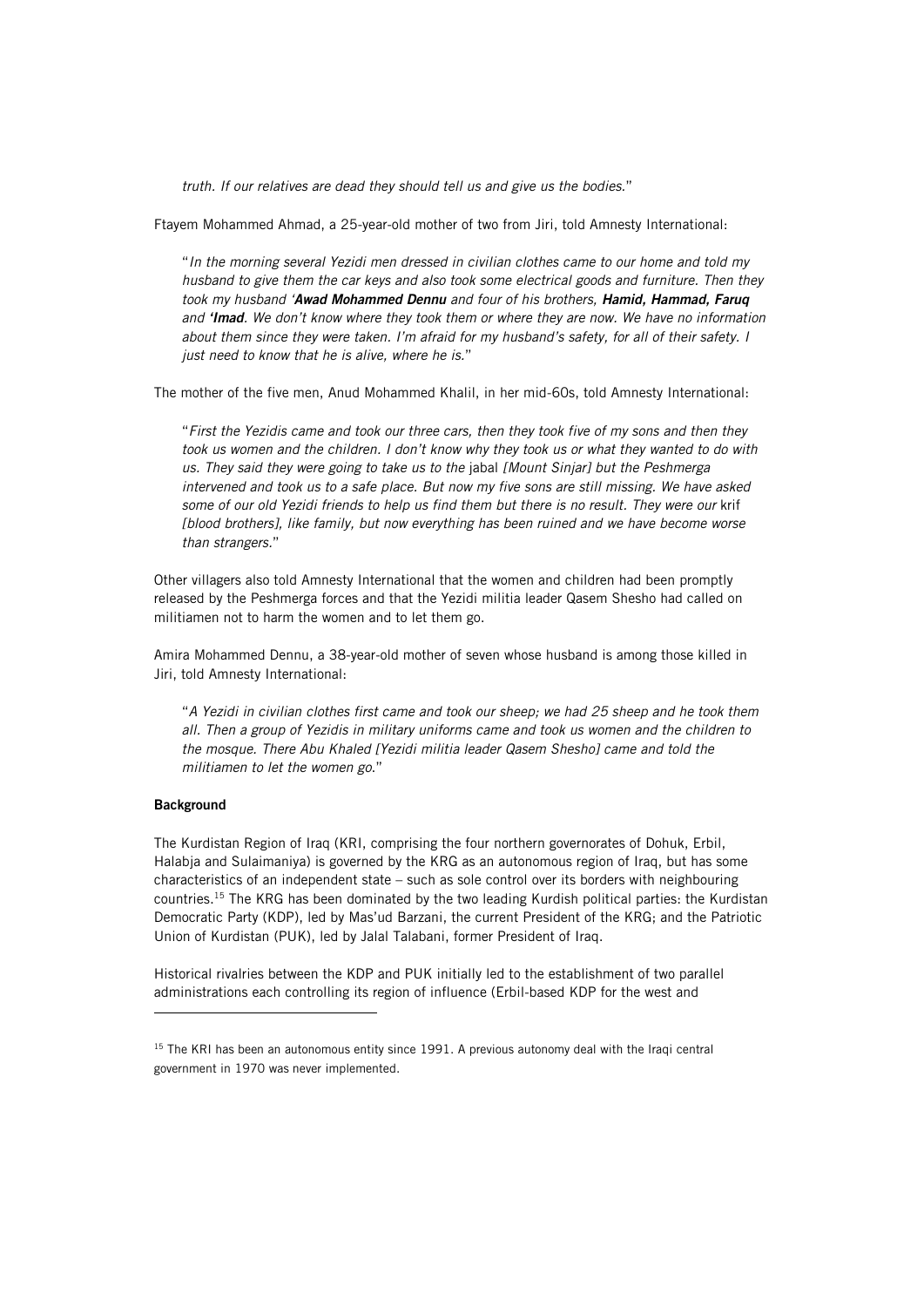Sulaimaniya-based PUK for the east) and each with its own Peshmerga (military) and Asayish (security or police) forces. Although in recent years KRG institutions have become more unified, divisions along political party lines reportedly persist among Peshmerga and Asayish forces.

In June 2014 significantly more territory came under the control of the KRG as it deployed its forces to secure the areas from which Iraqi central government forces fled in the face of the IS advance in northern Iraq. These included much of the Nineveh governorate, home to many of Iraq's ethnic and religious minorities (including Yezidis, Christians, Assyrians, Turkmen, Shabak, Kakai and Sabian Mandaeans, as well as many Shi'a Muslims, who are a majority in Iraq but were a minority in the north of the country), and oil-rich Kirkuk, which has long been disputed between the KRG and the Iraqi central government.

At the beginning of August 2014 the IS advanced further, overrunning most of the areas in the Nineveh governorate which had come under Peshmerga control two months earlier and forcing hundreds of thousands from their homes, the overwhelming majority of them from minority communities. The IS targeted the Yezidis from the Sinjar region with particular brutality. It massacred hundreds of men and boys and abducted thousands of other individuals, mostly women and children, subjecting many to rape and sexual enslavement.

Some Yezidis promptly formed an armed militia to protect the Yezidis who remained on Mount Sinjar (the only part of the Sinjar region which had not fallen under IS control) and to try to recapture the surrounding area from the IS. The Yezidi militia has been operating alongside, and with the assistance of, Peshmerga forces as well as Turkish PKK and Syrian YPG fighters.<sup>16</sup> Syrian YPG fighters initially played a major role in securing a safe passage for displaced Yezidis stranded on Mount Sinjar in dire conditions to escape through IS-held territory straddling the Iraq-Syria border (initially the only possible escape route from Mount Sinjar to the KRI was through YPG-held areas of Syria).<sup>17</sup> Many Yezidis, including the Yezidi militia commander and members, blamed the Peshmerga for not resisting the IS takeover of Sinjar and for withdrawing without warning the Yezidis, leaving them at the mercy of the advancing IS.<sup>18</sup> Such tensions between the Yezidis and the Peshmerga also exist between the Yezidis, on the one hand, and PKK and YPG fighters, on the

<sup>18</sup> Rudaw, "Yezidi Fighter: We Must Stay and Defend our Lands", 21 August 2014,

ł

<sup>&</sup>lt;sup>16</sup> See, for example, interviews with Yezidi militia leader Qasim Shesho in Mount Sinjar area: Rudaw, "Yezidi Fighter: We Must Stay and Defend our Lands", 21 August 2014,

<http://rudaw.net/english/middleeast/iraq/210820142>; Z News, "We want international community to help Yezidis: Qasim Shesho", 1 October 2014, [http://zeenews.india.com/exclusive/we-want-international-community](http://zeenews.india.com/exclusive/we-want-international-community-to-help-yezidis-qasim-shesho_1478444.html)to-help-vezidis-qasim-shesho\_1478444.html; and and YouTube, Iraq YPG in Shengal captured ISIS Tank, 7 August 2014,<https://www.youtube.com/watch?v=3h0qfW3usAo> (all accessed 8 June 2015).

<sup>&</sup>lt;sup>17</sup> On 10 August 2014 Amnesty International visited the YPG-held area of north-eastern Syria, as thousands of Yezidis were arriving from Mount Sinjar, where they had been trapped since the IS attack on 3 August. Those interviewed said that Yezidi and Syrian YPG fighters had helped them to escape from Mount Sinjar. On 18 April 2015 Amnesty International saw YPG/PKK fighters operating along Peshmerga in the north of Mount Sinjar.

<http://rudaw.net/english/middleeast/iraq/210820142> (accessed 3 June 2015); Al-Monitor, "Peshmerga look to restore image after defeats", 23 September 2014, [http://www.al-monitor.com/pulse/ru/originals/2014/09/iraq](http://www.al-monitor.com/pulse/ru/originals/2014/09/iraq-kurdish-forces-peshmerga-gain-ground-is.html#ixzz3EkBR27qE)[kurdish-forces-peshmerga-gain-ground-is.html#ixzz3EkBR27qE](http://www.al-monitor.com/pulse/ru/originals/2014/09/iraq-kurdish-forces-peshmerga-gain-ground-is.html#ixzz3EkBR27qE) (accessed 3 June 2015).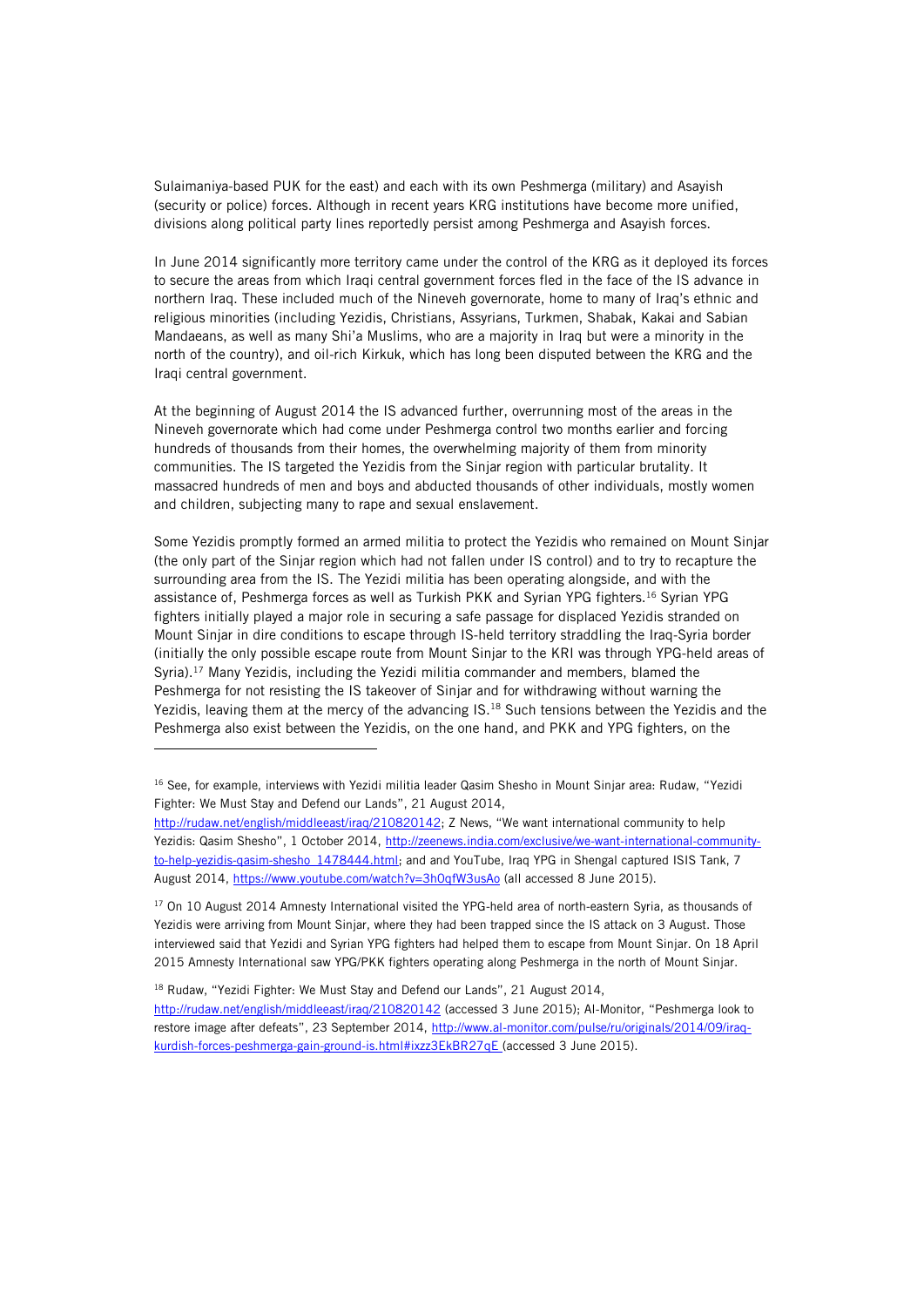other, as well as within the Peshmerga itself.<sup>19</sup>

Between September and late December 2014, Yezidi, PKK and YPG fighters and Peshmerga forces recaptured several towns and villages north of Mount Sinjar, including Jiri and Sibaya. While Peshmerga forces are operating alongside the Yezidi militia and PKK and YPG fighters in the Sinjar region, it is not clear how much oversight the KRG and its Peshmerga forces have over these groups.<sup>20</sup>

### List of victims

#### Killed in Jiri:

Khider Salah Dennu Aza'ayan Ghadir Dennu Murad Ghadir Dennu Fathi Khider Khalaf Salah Abdallah Salah Mohammed Habash Meri'i Juma'a Habash Meri'i Salah Juma'a Meri'i Sattar Shamdin Meri'i Younis Shamdin Meri'i (Child) Faysal Aza'ayan Ghadir

#### Killed in Sibaya:

ł

Ahmad Habib Mohammed Khalaf Sa'id Mohammed Jasem Mahmud Ali Ali Salah Mohammed

<sup>19</sup> International Crisis Group, *Arming Iraq's Kurds: Fighting IS, Inviting Conflict*, 12 May 2015, [http://www.crisisgroup.org/~/media/Files/Middle%20East%20North%20Africa/Iraq%20Syria%20Lebanon/Iraq/1](http://www.crisisgroup.org/~/media/Files/Middle%20East%20North%20Africa/Iraq%20Syria%20Lebanon/Iraq/158-arming-iraq-s-kurds-fighting-is-inviting-conflict.pdf) [58-arPeshmerga and Syrian Kurdish Forces Agree to Fight Together for Shingalming-iraq-s-kurds-fighting-is](http://www.crisisgroup.org/~/media/Files/Middle%20East%20North%20Africa/Iraq%20Syria%20Lebanon/Iraq/158-arming-iraq-s-kurds-fighting-is-inviting-conflict.pdf)[inviting-conflict.pdf](http://www.crisisgroup.org/~/media/Files/Middle%20East%20North%20Africa/Iraq%20Syria%20Lebanon/Iraq/158-arming-iraq-s-kurds-fighting-is-inviting-conflict.pdf); Daily Sabah, "Peshmerga: YPG's mistake prevented us from capturing Sinjar", 13 January 2015[, http://www.dailysabah.com/mideast/2015/01/13/peshmerga-ypgs-mistake-prevented-us-from-capturing](http://www.dailysabah.com/mideast/2015/01/13/peshmerga-ypgs-mistake-prevented-us-from-capturing-sinjar)[sinjar](http://www.dailysabah.com/mideast/2015/01/13/peshmerga-ypgs-mistake-prevented-us-from-capturing-sinjar); BasNews, "PKK Helps Arabs to Return to Liberated Areas of Sinjar", 11 February 2015, <http://www.basnews.com/en/news/2015/02/11/pkk-helps-arabs-to-return-to-liberated-areas-of-sinjar/> (all accessed 8 June 2015).

<sup>20</sup> Rudaw*,* "Peshmerga and Syrian Kurdish Forces Agree to Fight Together for Shingal", 10 September 2014, <http://rudaw.net/english/kurdistan/100920141> (accessed 8 June 2015); BasNews, "PKK Helps Arabs to Return to Liberated Areas of Sinjar", 11 February 2015, [http://www.basnews.com/en/news/2015/02/11/pkk-helps-arabs](http://www.basnews.com/en/news/2015/02/11/pkk-helps-arabs-to-return-to-liberated-areas-of-sinjar/)[to-return-to-liberated-areas-of-sinjar/](http://www.basnews.com/en/news/2015/02/11/pkk-helps-arabs-to-return-to-liberated-areas-of-sinjar/) (accessed 8 June 2015).